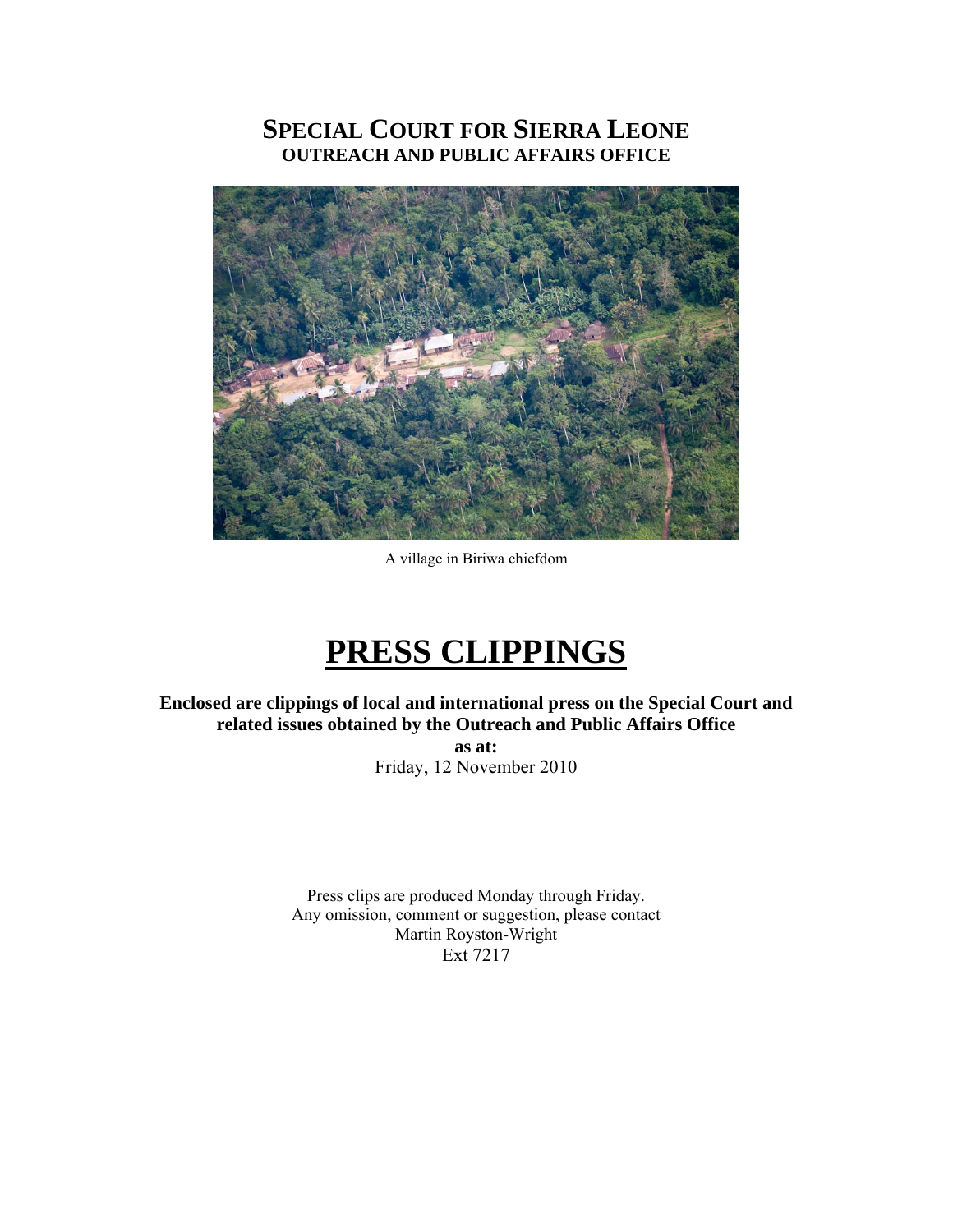| <b>Local News</b>                                                                             |               |
|-----------------------------------------------------------------------------------------------|---------------|
| Charles Taylor's VCD Special Court Criminality / Sierra Express Media                         | Pages 3-4     |
| <b>International News</b>                                                                     |               |
| Last Witness Completes Testimony in Taylor Trial / Associated Press                           | Pages 5-6     |
| Former Rwandan Mayor Rewarded Assailants, Claims Witness / Hirondelle News Agency             | Page 7        |
| Annan Team Warns of Meddling in ICC / The Daily Nation                                        | Pages 8-9     |
| Khmer Rouge Tribunal Risks "Legacy of Impunity" / Radio Netherlands Worldwide                 | Pages $10-11$ |
| KRT Lawyers Appeal to UN / The Phnom Pehn Post                                                | Pages 12-13   |
| Kenya Warns that Former Minister Trying to Derail Int'l Criminal Court Probe / Canadian Press | Page 14       |
| International Criminal Court Still Faces Major Challenges in Fighting Impunity / OpedNews     | Pages 15-17   |
| Intermediary Questioned About Payments from the ICC / Lubangatrial.org                        | Pages 18-19   |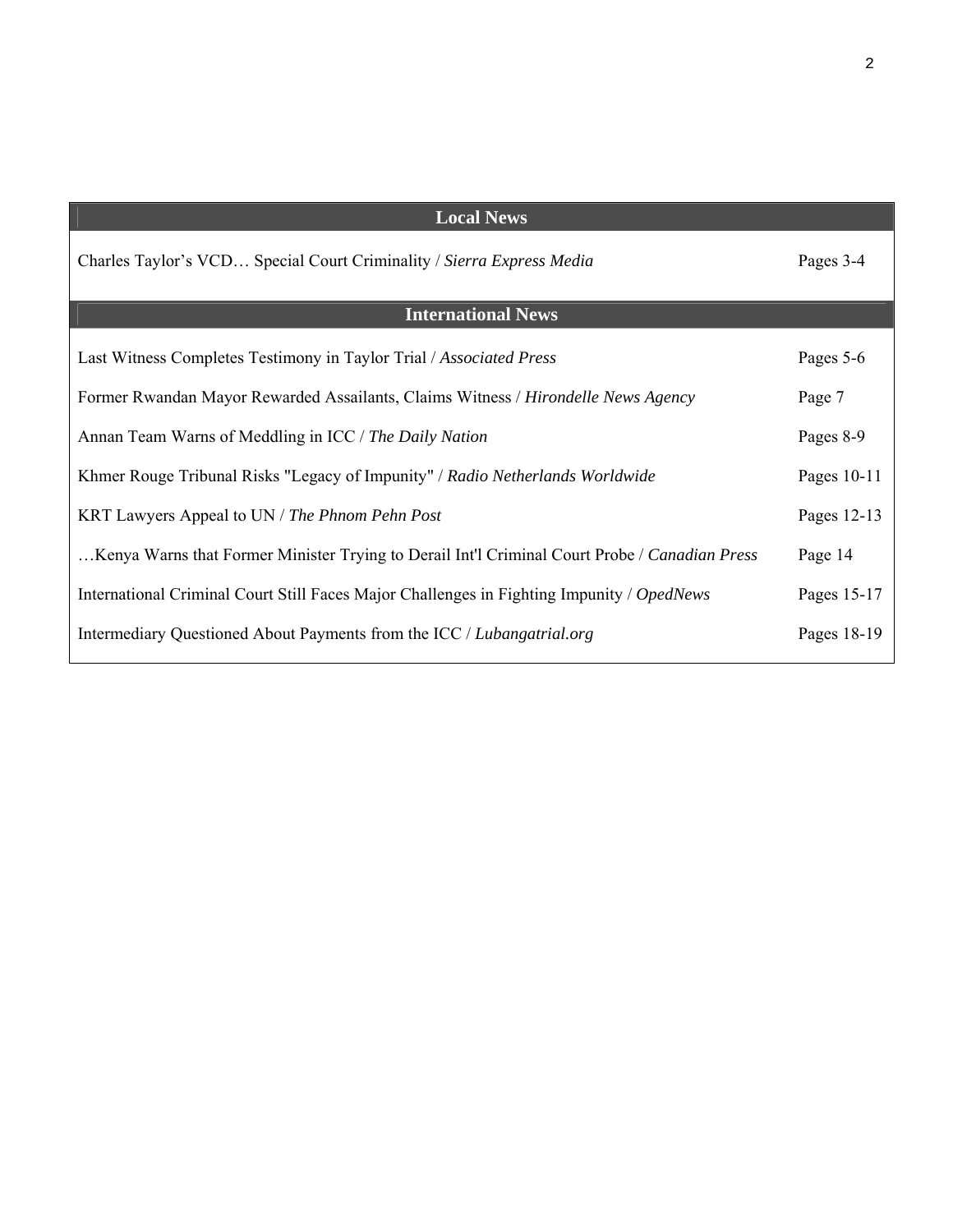### Sierra Express Media Friday, 12 November 2010

# **Charles Taylor's VCD… Special Court Criminality**

Author: Ibrahim Samura - SEM

[Protected Specia](http://www.sierraexpressmedia.com/archives/16175)l Court prosecution witnesses stormed offices of the Sierra Express



Media in protest of recently released video cassette entitled: 'The Special Court for Sierra Leone, the Prosecution vs. Charles Taylor.'

The cassette which exposed photos and testimonies of some of the witnesses, also brought to light roles played by them during periods of Sierra Leone's brutal rebel war.

Samuel Kargbo, who authoritatively vowed instituting legal suit against the Special Court, angrily revealed how the forenamed court

has endangers his and others lives.

He called the action of Special Court as 'far from the attributes of an international court' so to say.

"I have myself confronted management of the Special Court in relation to the video cassette. They denied having hands to the production of such a video," Samuel explained, adding that, "Later; the court hypocritically issued a release dissociating itself from such. Of course, they promised to investigate the source of such a cassette and take appropriate action."

Samuel informed this press that he had informed the Office of National Security (ONS) and has made formal complaint to Human Rights Commission Sierra Leone.

"I intend to file a suit against the Special Court; a court established to purposely bring to book persons culpable of crimes against humanity and international humanitarian crimes respectively," angry Samuel fumed.

A thorough and watchful study of footages in the clip depicts that material compiled into a video cassette came from source; presumably from management of the Special Court or sourced out secretly from an insider.

Video footages as shown in the cassette blatantly describe originality thus pointing accusing fingers at management of the Special Court as doers of the said cassette.

Samuel also revealed to this press that them as witnesses for the prosecution of Charles Taylor, prior to their departure to The Hague/Netherlands, received assurances from management of the Special Court that they will all be protected during and after testimonies.

He revealed how the Special Court later gave them pittance as allowances.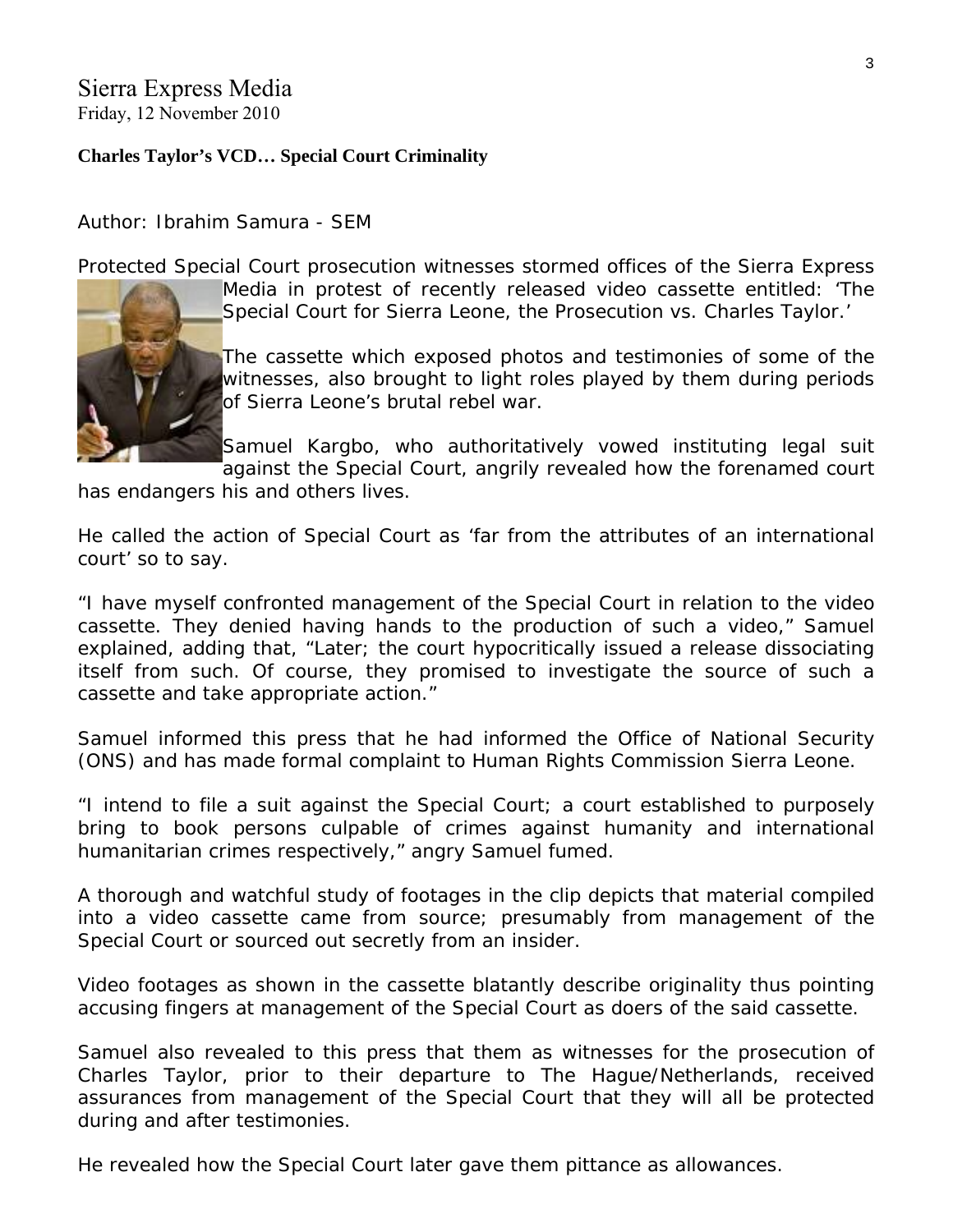That their protection which was guaranteed was never considered.

Dreadful appalling was Special Court's conspiracy in the released of a video cassette the exposed and put to risk, lives of vulnerable Sierra Leonean witnesses.

"We will follow our rights to the end. The Special Court must pay for its rotten and life threatening action," Samuel reiterated.

This press has recorded conversation between the lives threatening witnesses and management of the Special.

Samuel has vowed complaining management of Special to the United Nations copying all Embassies in this Sierra Leone.

To be continued.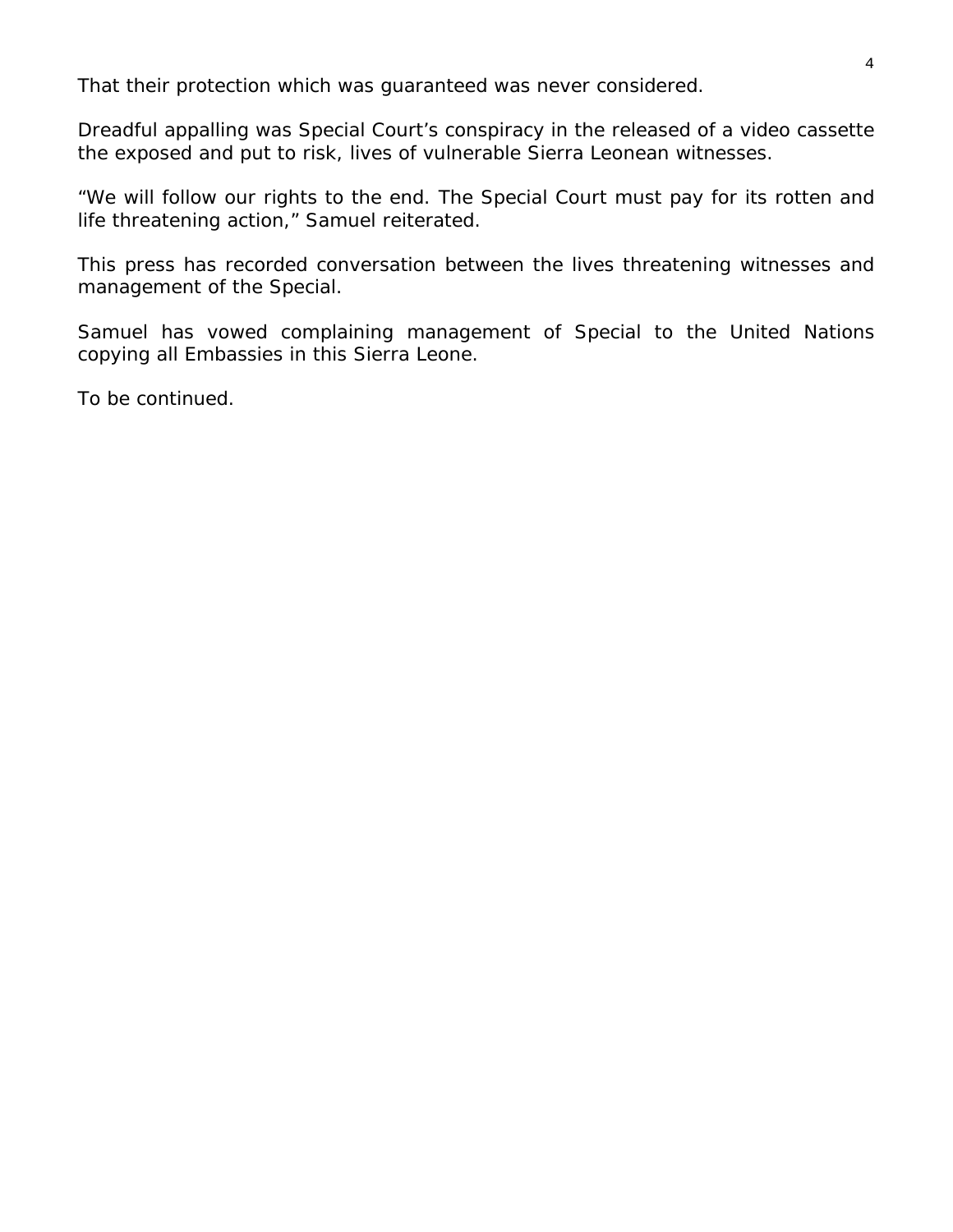Associated Press Thursday, 11 November 2010

By MIKE CORDER

### **Last witness completes testimony in Taylor trial**

The war crimes trial of former Liberian President Charles Taylor approached a conclusion Tuesday with the close of witness testimony, amid mutual accusations by a former Sierra Leone rebel and prosecutors of seeking to subvert the landmark case.

Sam Kolleh, an ex-member of the Revolutionary United Front (RUF) rebel group, was the last of 21 defense witnesses to testify in the Special Court of Sierra Leone's final trial.

The marathon case has shone a spotlight on atrocities committed by rebels during Sierra Leone's 1992- 2002 civil war such as the amputations of limbs by rebels that became the conflict's grisly trademark.

Prosecutors say Taylor armed and supported the RUF, one of the most notorious rebel groups, in exchange for so-called blood diamonds mined by slave laborers in Sierra Leone.

From his presidential palace in Liberia's capital Monrovia, Taylor allegedly supplied not only arms and ammunition to the RUF but also drugs and alcohol given to child soldiers to desensitize them to the horrors of the war they were forced to fight.

In months on the witness stand testifying in his own defense, Taylor denied the allegations and cast himself instead as a statesman and peacemaker in the troubled West African region.

In his testimony, Kolleh also insisted Taylor did not arm the RUF and said they obtained weapons from another rebel group in Liberia.

He also claimed that court officials tried to bribe and threaten him to testify that rebels gave Taylor diamonds.

Kolleh, however, undermined his credibility by admitting that he lied during three different interviews with prosecution investigators.

Prosecution lawyer Nicholas Koumjian rejected the bribery and threat claims, calling them "something you have made up since May, as this case has gotten more and more desperate for the defense."

Taylor has pleaded not guilty to 11 charges of war crimes and crimes against humanity including murder, rape, sexual enslavement and recruiting child soldiers.

Defense and prosecution attorneys will now prepare closing statements summing up their cases, to be presented Feb. 8-11, before judges retire to consider their verdicts.

Among harrowing testimony at the trial, one witness described how a villager had his fingers hacked off and strung together to make a necklace before being shot; another witness recalled how rebels disemboweled a prisoner and used the intestines as ropes at a roadblock.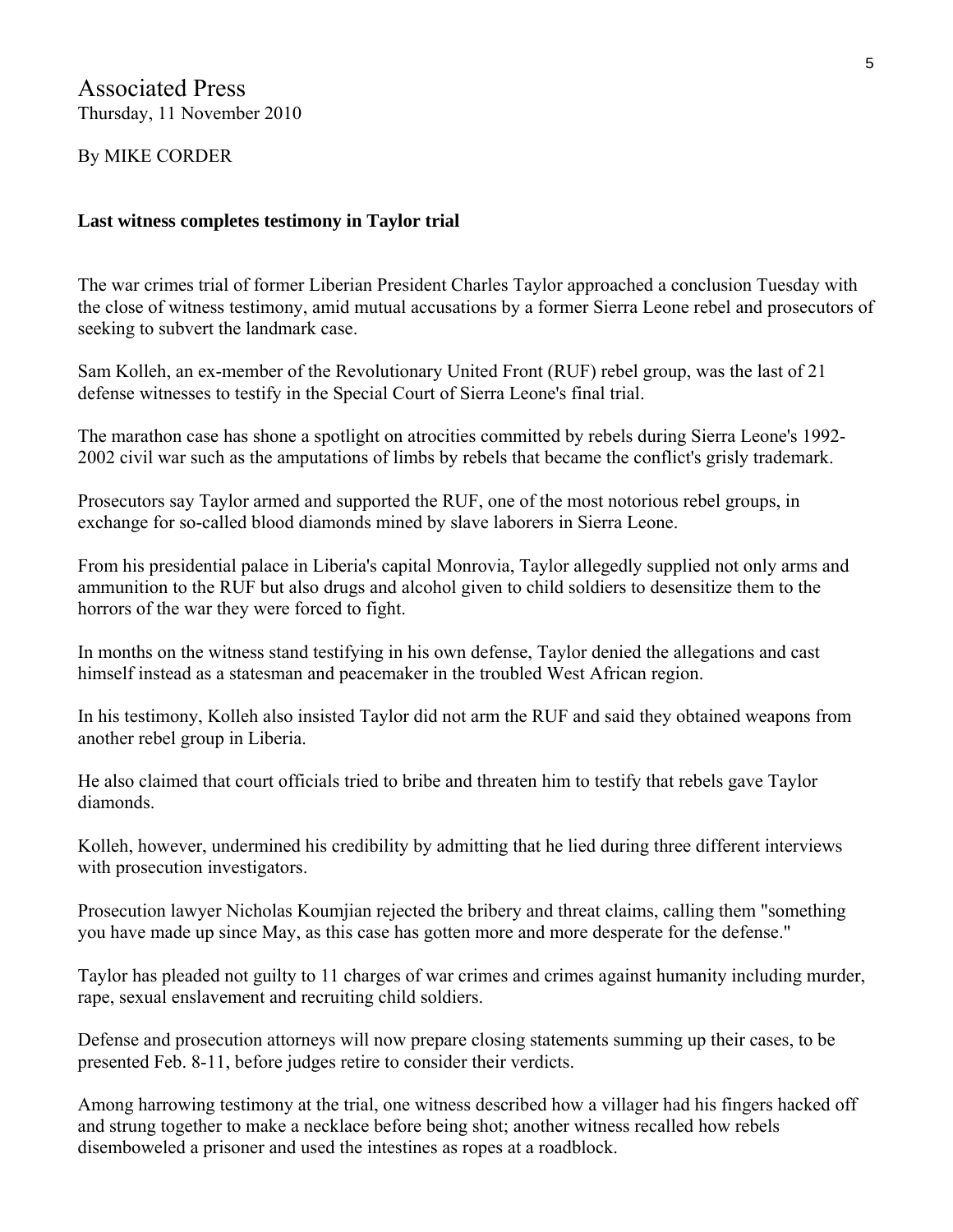The trial started nearly three and a half years ago with Taylor boycotting the proceedings and firing his lawyer, saying he did not have enough time or money to prepare his defense and claiming he was being railroaded to a conviction. The first witnesses only appeared at the trial in January 2008 after Taylor had hired new lawyers.

The defense case was sensationally interrupted by the court's decision to subpoena supermodel Naomi Campbell to testify about claims Taylor gave her rough diamonds at a 1997 party at Nelson Mandela's presidential mansion in South Africa.

Campbell said she was given diamonds, but said she did not know they were a gift from Taylor.

Eight rebel leaders have been tried, convicted and sentenced to prison terms ranging from 15 to 52 years by the Sierra Leone court. Those trials were held at the court's headquarters in the Sierra Leone capital, Freetown. Taylor's trial was shifted to The Hague because of security fears.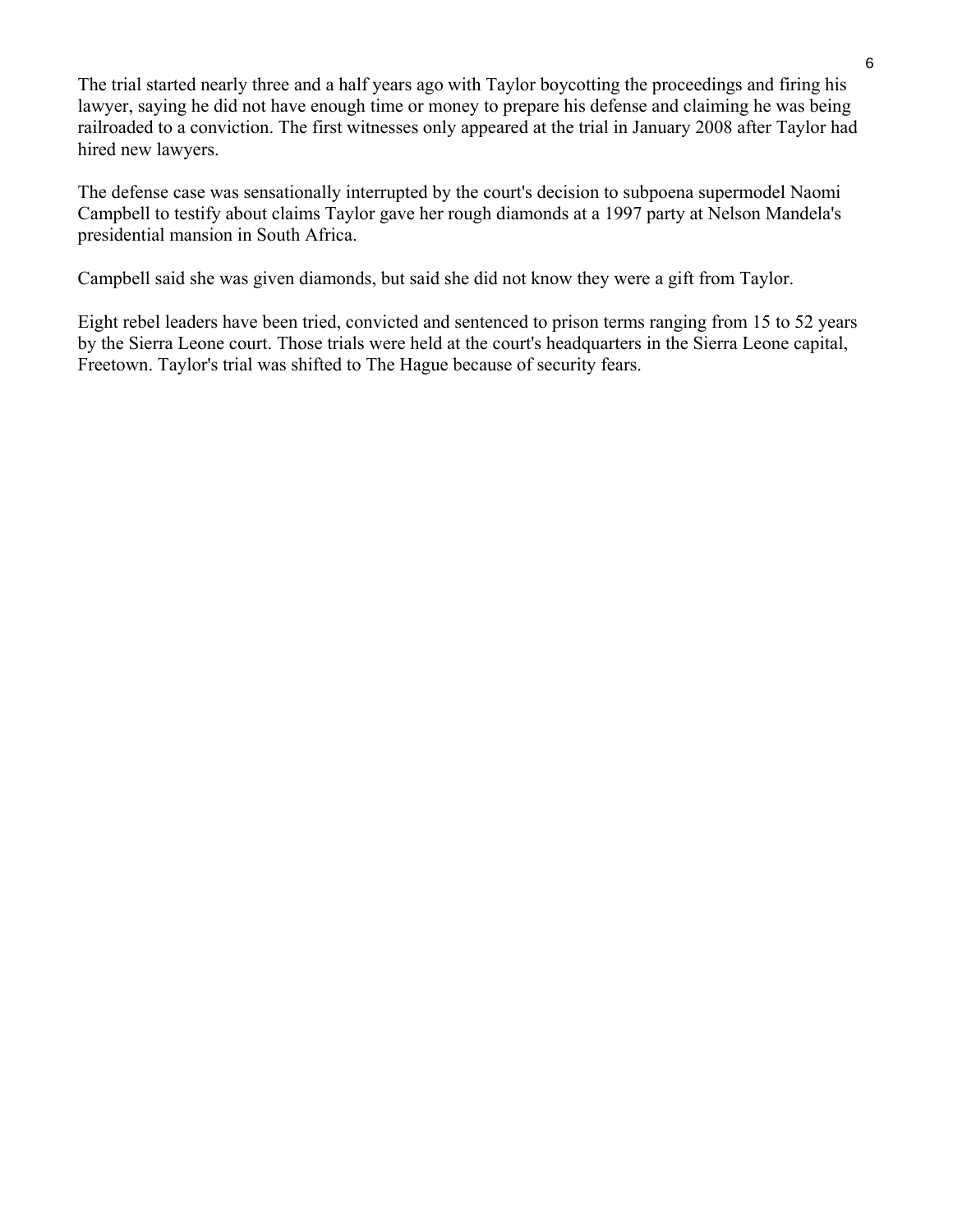Thursday, 11 November 2010

### **Former Rwandan mayor rewarded assailants, claims witness**

A prosecution witness alleged before the International Criminal Tribunal for Rwanda (ICTR) Thursday that former mayor Grégoire Ndahimana rewarded cows to some assailants who participated in attacking Tutsis who sought refuge at Nyange church in Kivumu Commune, Kibuye prefecture (Western Rwanda), in April 1994.

"Several people passed along the road close to my house with several cows. When I asked where they got them they said they had been rewarded by Ndahimana," the witness code named CNT to protect his identity claimed during cross-examination by the defendant's lead counsel Bharat Chadha.

The witness, who also conceded to have participated in the attack and subsequent killing of the Tutsis at the church together with others, admitted that he was not present when the cows were being distributed since he left immediately after the church had collapsed.

"I was present at Nyange parish when the church was being destroyed. After the last wall had fallen on the refugees I left for my home," the witness alleged. About 2,000 Tutsi refugees were killed following the crumble of the church.

The witness refuted the suggestion by defence counsel that Ndahimana was in the death list from people from Kibirira in Rwanda's northern Gisenyi. The lawyer had suggested that those people, who had also come at the parish to reinforce the attack against the Tutsis, had wanted to kill the mayor on claims that he was an agent of the then Rwandan Patriotic Front (RPF) Tutsi rebels.

"I do not agree with you. Persons from Kibirira were only attacking Tutsis and Ndahimana was not a Tutsi," the witness told the court in answer to the question by the counsel.

Ndahimana is charged with genocide or complicity in genocide, in the alternative and extermination as crime against humanity. He was arrested in the Democratic Republic of Congo (DRC) on August 10, 2009.

 He was transferred to the United Nations Detention Facility in Arusha on August 21, 2009. He made his initial appearance on September 28, 2009 and pleaded not guilty to all the charges. His trial took off on September 6, 2010.

FK/NI/ER/GF

© Hirondelle News Agency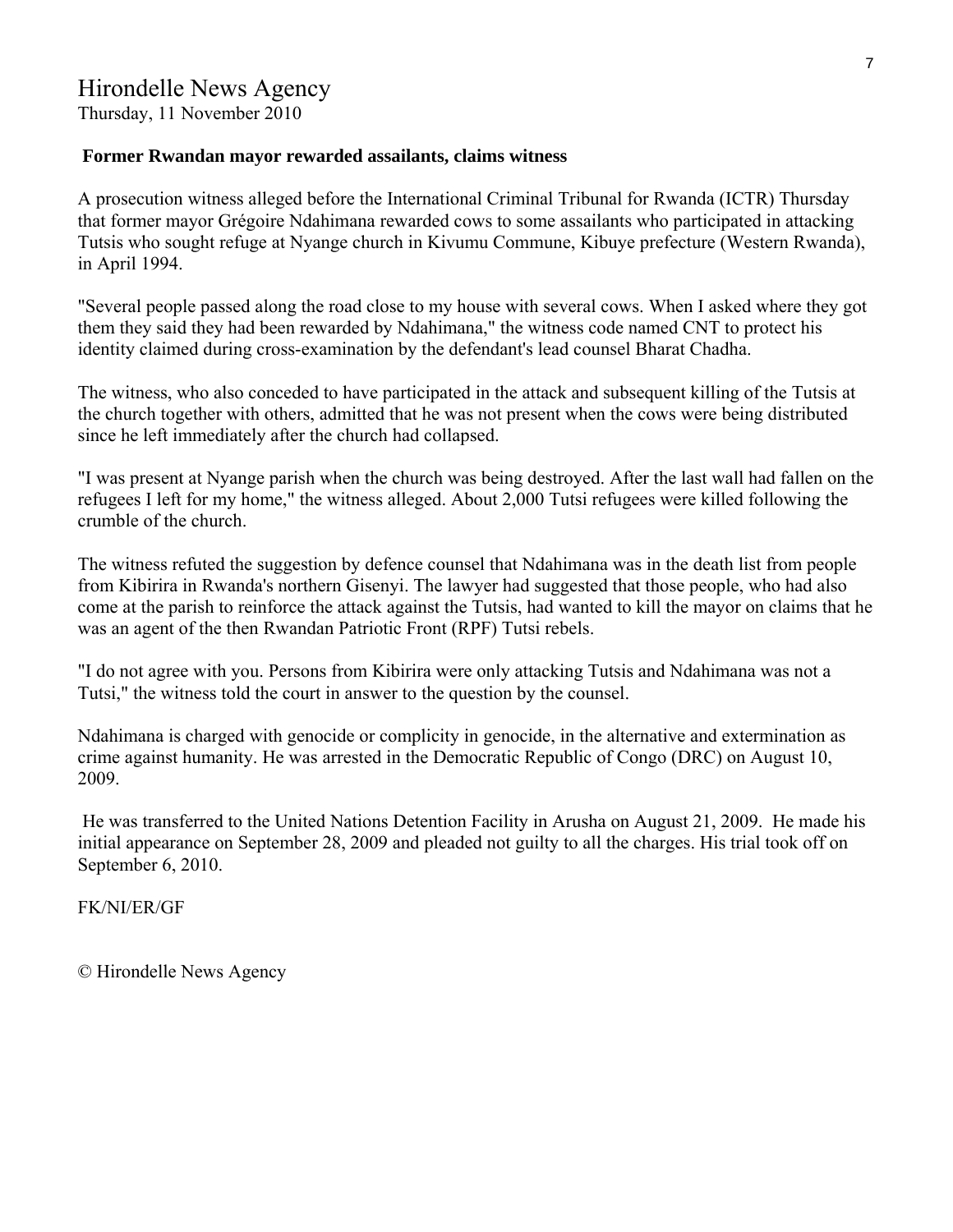## The Daily Nation (Kenya) Friday, 12 November 2010

#### **Annan team warns of meddling in ICC**



Chief Mediator Kofi Annan and former South African first lady Graca Machel address a media briefing at the Serena Hotel December 8,2009. A survey commissioned by the Panel of Eminent African Personalities revealed that senior politicians were determined to terminate or delay investigations into the post poll chaos. Photo/FILE

**By SAMWEL KUMBA skumba@ke.nationmedia.com and EMEKA-MAYAKA GEKARA gmayaka@ke.nationmedia.com Posted Thursday, November 11 2010 at 21:41** 

The Kofi Annan team that brokered the peace pact after the 2007 elections is worried that powerful forces are regrouping to frustrate the prosecution of post-election violence suspects.

The team monitoring and evaluating progress in reconciling Kenyans and pushing reforms, says communities are being mobilised to defend possible suspects.

"Impunity is re-organising and is fighting back through mobilisation of ethnic constituencies against International Criminal Court intervention," said the report commissioned by the Panel of Eminent African Personalities.

The survey revealed that senior politicians were determined to terminate or delay investigations and eventual prosecution of key suspects because of its potential to end their political careers.

"It is only the pre-trial chamber that can stop the ICC process. The court can decide to terminate the case or send the prosecutor back to find more evidence," said the report.

The report prepared by South Consulting from a survey done between July and October warns: "Individual politicians and other influential people have been behind the post-election violence and not communities."

It is because such individuals have never been put on trial, the report shows, that impunity has thrived and continues to threaten the life of the very communities they claim to represent.

The Kenya National Dialogue and Reconciliation monitoring project draft report, which was to be launched

on Wednesday, is of the view that divisions in the Grand Coalition Government continues to hinder ICC's work.

The report will be discussed by members of the Serena group next week. The report accuses some national leaders of intimidating witnesses.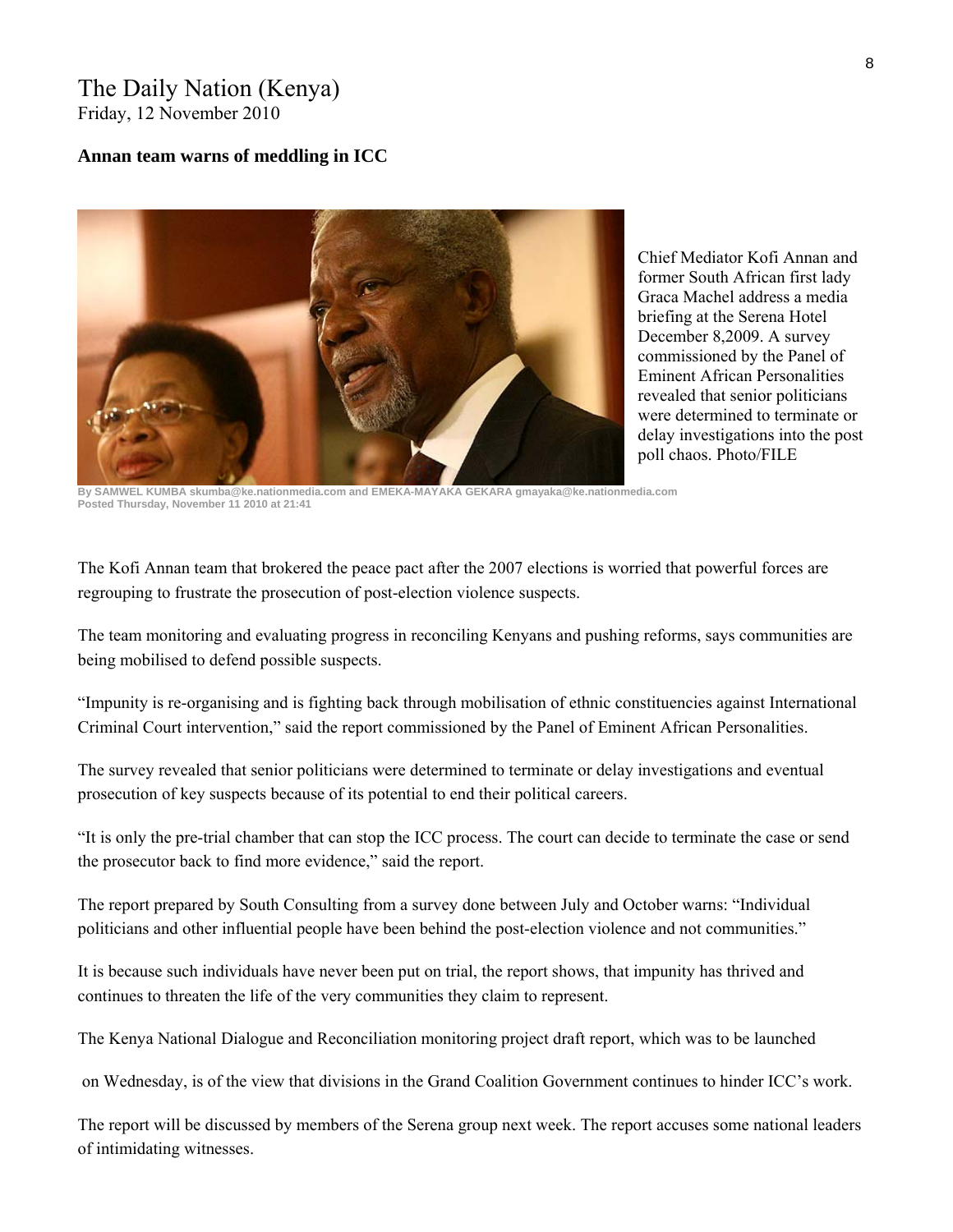They had also caused the disappearance of witnesses lined up to give evidence at The Hague if criminal prosecutions are filed. The audit notes that allegations that witnesses had been compromised, coached or intimidated is a threat to justice.

The report comes in the wake of [allegations by Eldoret North MP William Ruto that a human rights watchdog had](http://www.nation.co.ke/News/Ruto%20accuses%20rights%20official%20of%20coaching%20witnesses%20/-/1056/1049908/-/11m285kz/-/index.html)  [bribed people](http://www.nation.co.ke/News/Ruto%20accuses%20rights%20official%20of%20coaching%20witnesses%20/-/1056/1049908/-/11m285kz/-/index.html) to testify against him. Justice minister Mutula Kilonzo said that if Mr Ruto does not provide proof, his allegations amount to intimidation of witnesses.

In a letter to the Kenyan government last month, the ICC's head of International cooperation Amady Ba raised concern over reports that some witnesses had been offered bribes by people who feel threatened by the ICC.

Further, it is alleged that some politicians persuaded key witnesses against participating in the investigations, with promises of land, money and scholarships.

It has been reported that at least six potential witnesses have been flown by the ICC to Europe for their own protection. Another 70 potential witnesses are being protected by human rights groups within and outside the country.

According to the report, some of these witnesses have allegedly been approached and may have been compromised. The ICC has not been depending on government witness protection programmes.

However, the report says that some of those who left the country early are losing interest in the prosecution, citing fatigue and lack commitment to address the violence cases.

There are also allegations that some of the human rights organisations have sabotaged the ICC by releasing important confidential information to alleged perpetrators to help them prepare their evidence and identify key witnesses for harassment, intimidation or even elimination.

The survey indicates, some people in the Rift Valley and Central provinces regard the possible indictment of their leaders as unjustified on the argument of 'who bears the greatest responsibility' for the violence.

In spite of that, public confidence in the ICC remains high. Most people expect the prosecutions at The Hague to change Kenya's political culture of tolerating and celebrating impunity, especially with regard to influential politicians.

The ICC's Pre-trial chamber II approved investigations into the Kenyan situation about March this year.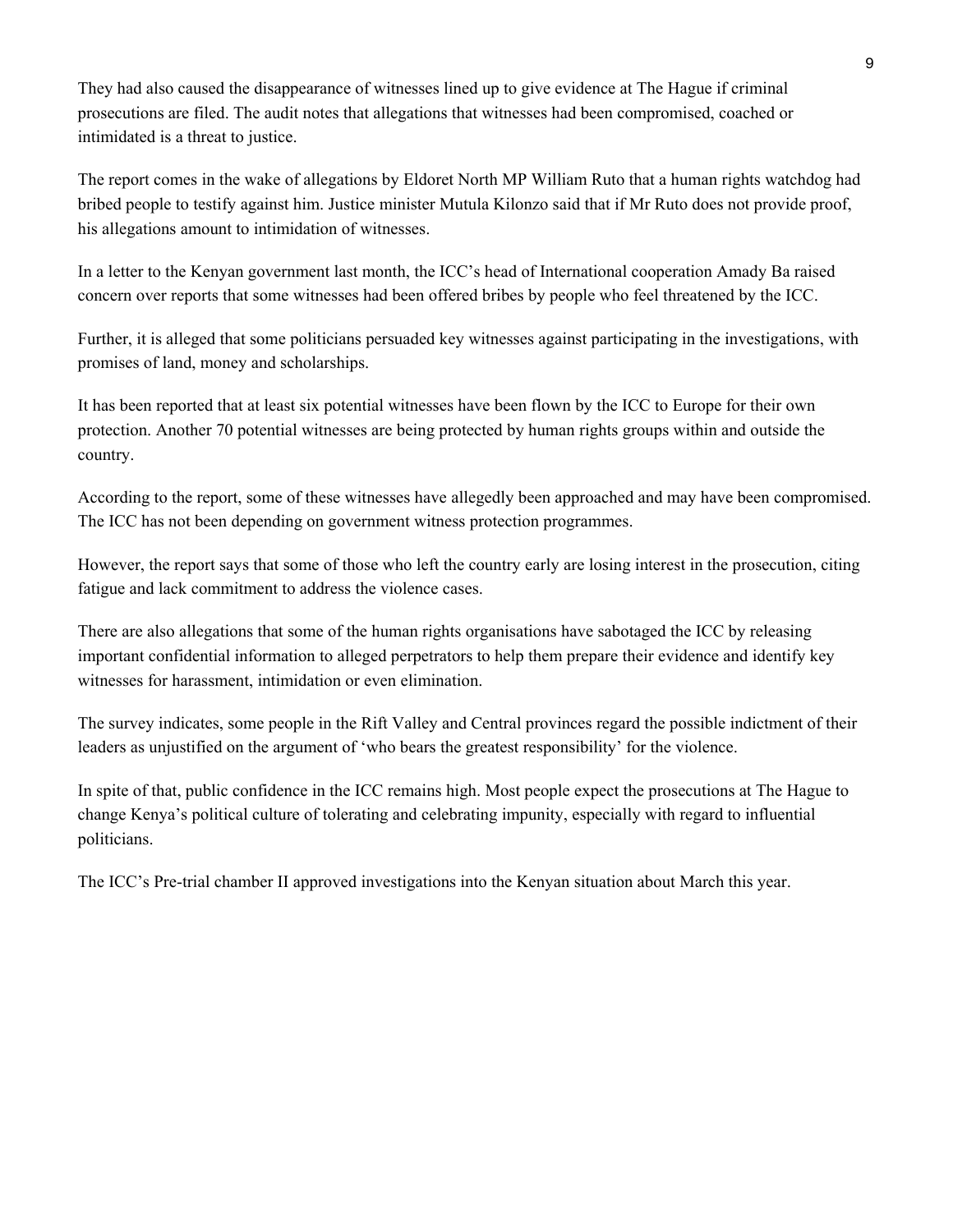# Radio Netherlands Worldwide

Thursday, 11 November 2010

### **Khmer Rouge Tribunal risks "legacy of impunity"**

### By Thijs Bouwknegt



Cambodia's UN-backed genocide tribunal should press on with new cases against former Khmer Rouge leaders or risk a "legacy of impunity," says a trial-monitoring group.

"High-level war crimes cases should be tried by the

Extraordinary Chambers in the Courts of Cambodia ([ECCC\)](http://www.eccc.gov.kh/), rather than transferred to local courts." The [report](http://www.soros.org/initiatives/justice/focus/international_justice/articles_publications/publications/khmer-rouge-tribunal-20101110/cambodia-khmer-rouge-20101110.pdf) by the US based Open Society Justice Initiative ([OSJI\)](http://www.soros.org/initiatives/justice), released on Wednesday, says that ordinary Cambodian courts cannot guarantee international fair trial standards, given intense political interference of Cambodian leaders.

"If any of these cases are dismissed, transferred, or otherwise handled in a manner that does not evince independent decision making consistent with international standards, the court will be left with a legacy of impunity rather than justice in spite of its accomplishments in other cases," the report reads.

The ECCC - staffed by a mixture of Cambodian and international staff and judges - prosecutes senior Khmer Rouge leaders responsible for the deaths of up to 2 million Cambodians between 1975 and 1979. Ever since the UN-backed court was set up in 2003, it has been dogged by allegations of political interference while Cambodian and international prosecutors openly disagree on whether the court should pursue more suspects.

Last month, Cambodian Prime Minister - himself once a mid-level Khmer Rouge member - told visiting United Nations chief Ban Ki-moon that a third case was "not allowed" because it could plunge the country back into civil war.

Following Hun Sen's statement, UN Chief Ban Ki-moon said it would be up to the ECCC to decide whether or not to start a third trial.

In its statement Wednesday, the OSJI warns that the court "risks the appearance that it is dumping the cases because it is unwilling or unable to deal with the political interference that has come to haunt the ECCC."

"Cambodia's government has made clear its determination to abort any cases it finds politically inconvenient," said James A. Goldston, executive director of the OSJI. "The United Nations and international donors must ensure that any completion plan for the court guarantees fair trials and appeals in all remaining cases on its docket." Goldston added that the best way to achieve this is through the existing hybrid tribunal.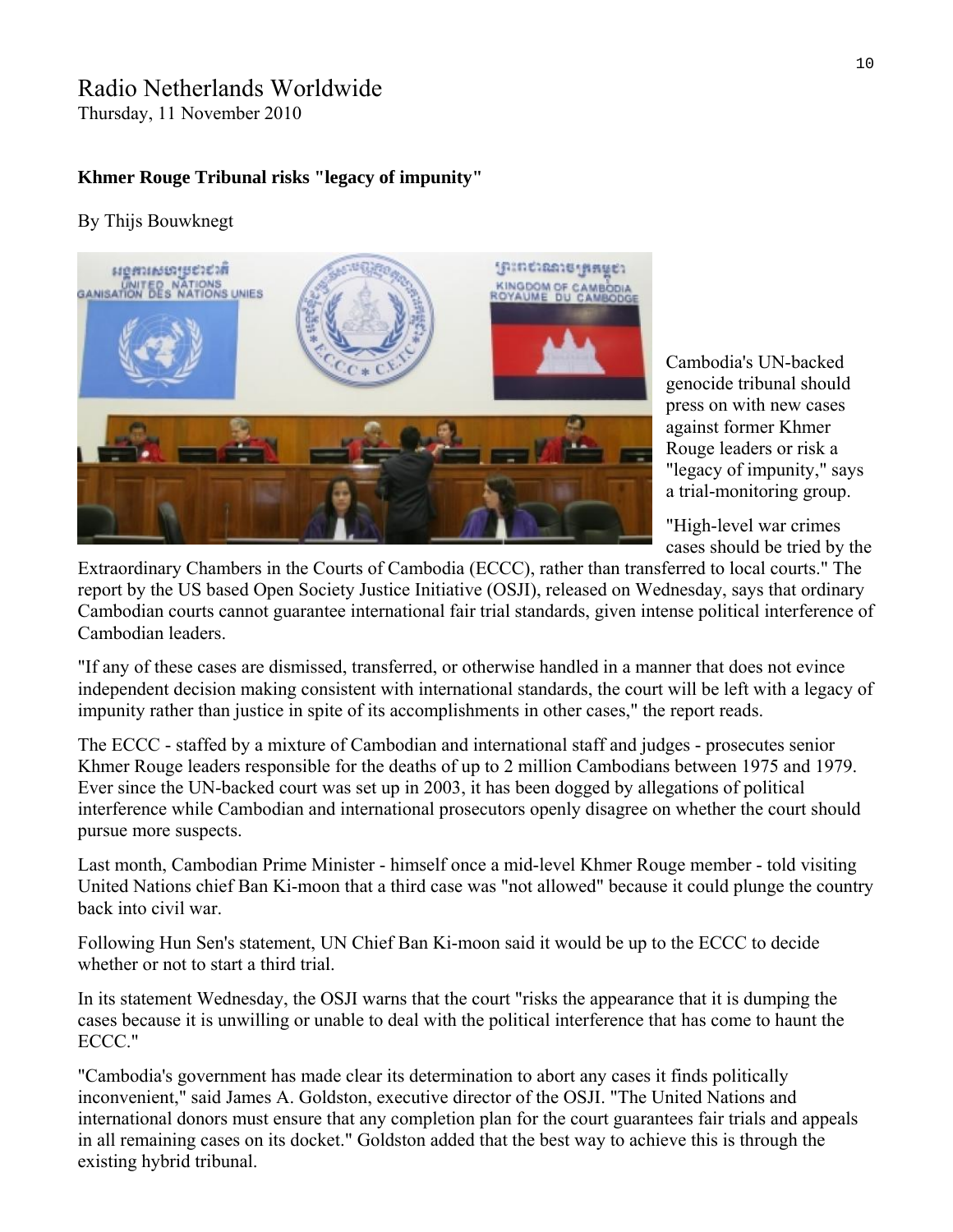Four cases, involving a total of ten accused persons, are currently pending before the tribunal in Phnom Penh. The court completed its first case in July, sentencing former Toul Sleng prison chief 'Duch' to 35 years in jail for overseeing the deaths of more than 12,000 people. The case, dubbed "case 001", is now under appeal.

In September, the ECCC indicted four top regime leaders genocide, war crimes, crimes against humanity for their role in the deaths of up to two million people in Cambodia's "Killing Fields". Ieng Sery, Ieng Thirith, Nuon Chea, and Khieu Samphan are set to go to trial together in mid-2011.

Cases 003/004, involving five senior Khmer Rouge leaders whose names remain, are currently under investigation, but Cambodian leaders have repeatedly sought to block their progress.

"Such blatant political interference in the court's work is of course contrary to basic fair trial standards," said the report. But Council of Ministers spokesman Phay Siphan called the document "an insult to the government."

Cambodia and the UN had not yet reached "an agreement" on cases three and four, he said, adding that funding was a key concern. "We are worried about the budget," Phay Siphan said.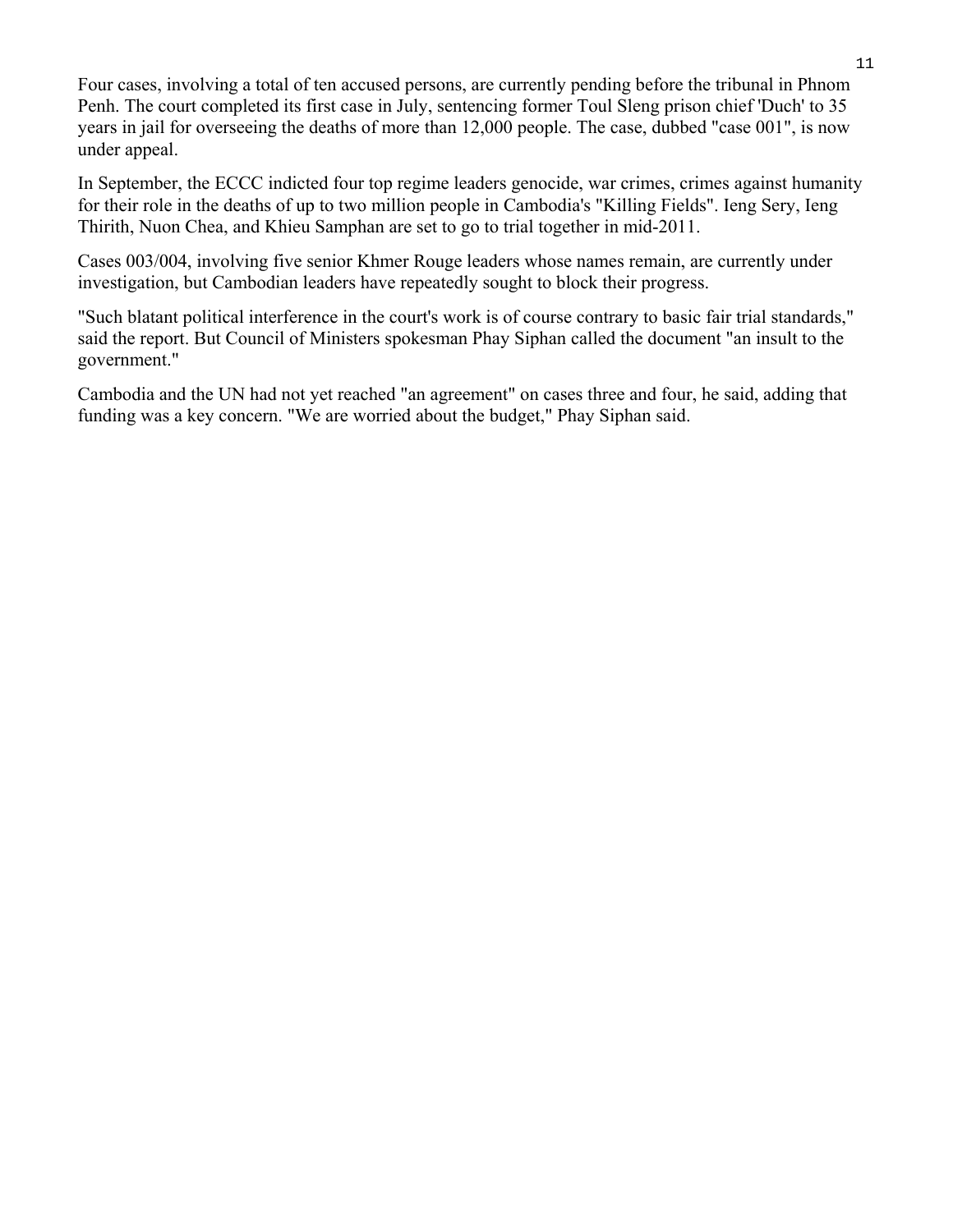# The Phnom Pehn Post

Thursday, 11 November 2010

### **[KRT lawyers appeal to UN](http://www.phnompenhpost.com/index.php/2010111144679/National-news/krt-lawyers-appeal-to-un.html)**



**Photo by: Heng Chivoan**  Spectators watch proceedings of the Extraordinary Courts in the Chambers of Cambodia from the public gallery in June 2009.

**L**AWYERS for former Khmer Rouge

Brother No 2 Nuon Chea have appealed to United Nations investigators to address allegations of political interference at Cambodia's war crimes tribunal.

In letters dated yesterday that were also forwarded to Prime Minister Hun Sen, King Norodom Sihamoni and UN Secretary General Ban Ki-moon, the lawyers said all efforts thus far to address the issue of political interference within the framework of the tribunal had been stymied.

"Transparent resolution of the allegations at issue is a vital next step in the current proceedings," the lawyers wrote to Gabriela C Knaul de Albuquerque e Silva, the UN's Special Rapporteur on the Independence of Judges and Lawyers, and Surya Subedi, the Special Rapporteur for human rights in Cambodia.

"In view of the gravity of the matter, we believe a prompt reaction from your office would be in order."

Subedi said in an email that he had received the letter and was "studying it carefully", declining to comment further.

In their letters, the lawyers pointed in particular to a September decision by the court's Pre-Trial Chamber in which the chamber's two international judges called for an investigation of alleged political interference in the work of the court; the PTC's three Cambodian judges, however, ruled that no investigation was necessary.

This ruling came following a request from the Nuon Chea team in relation to public comments made by Hun Sen and Information Minister Khieu Kanharith last year. Following attempts by the court to summon six senior government officials, the premier and the information minister publicly expressed opposition to the summones, which were ultimately ignored.

Further controversy came during a visit to Cambodia last month by Ban Ki-moon, when Hun Sen informed the UN head that he would not allow pending investigations in the tribunal's third and fourth cases to move forward due to concerns about national security.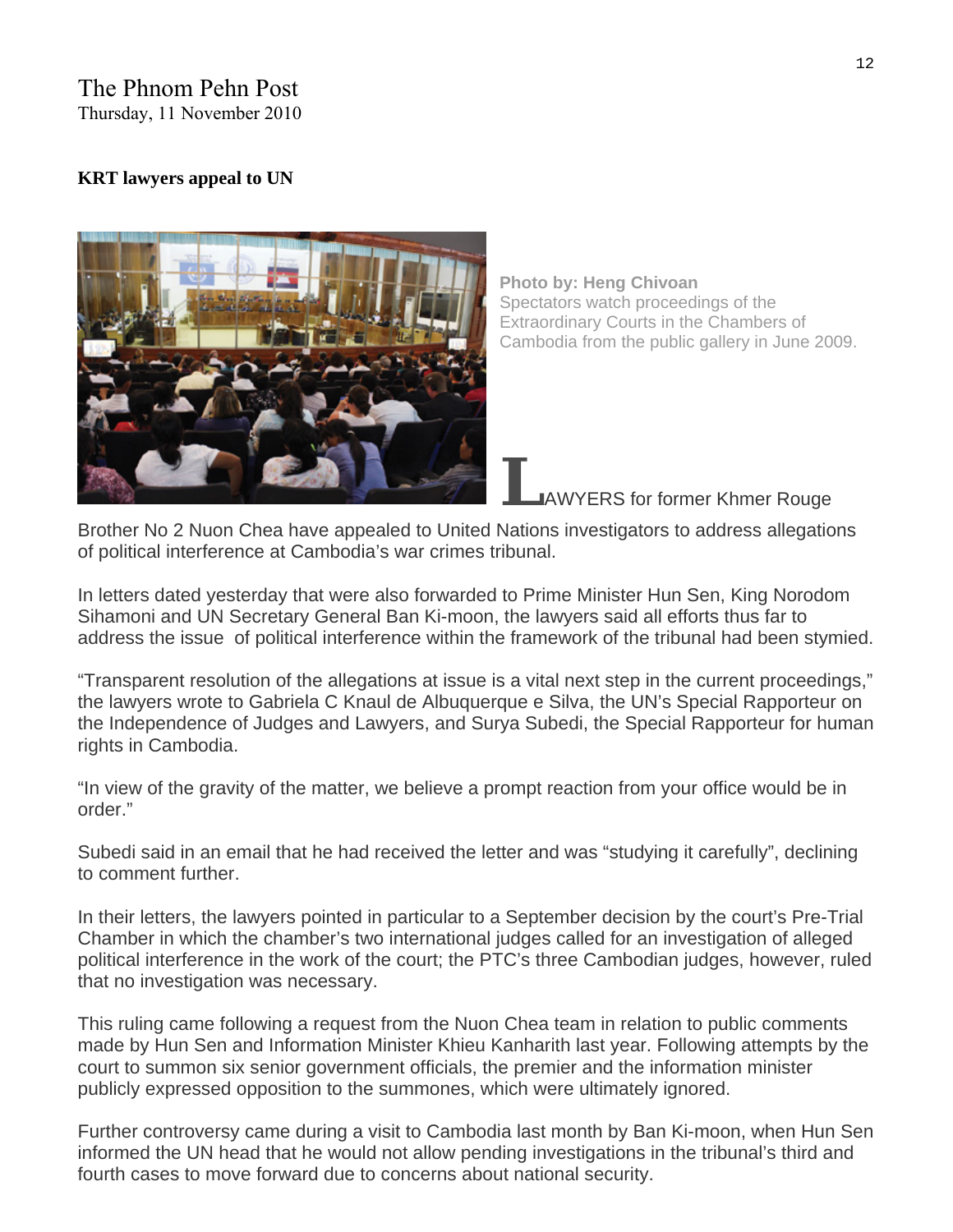"Staunch, public condemnation by the Special Rapporteur of the current state of affairs at the ECCC would both spotlight the challenges facing the tribunal and send a strong message to the [government] that might move it to exercise restraint in the future," lawyers Michiel Pestman and Victor Koppe wrote to Subedi and de Albuquerque e Silva.

Council of Ministers spokesman Phay Siphan called the letters "an insult to the Royal Government of Cambodia and an insult to the United Nations".

"There are a few organisations that try to spit out obfuscation of information," Phay Siphan said, noting that Ban and United States Secretary of State Hillary Clinton had applauded the work of the court during recent visits to Cambodia.

UN court spokesman Lars Olsen said defence teams were "free to do whatever they want and deem proper to ensure their clients' rights".

"Sending these letters is obviously part of their rights," Olsen said.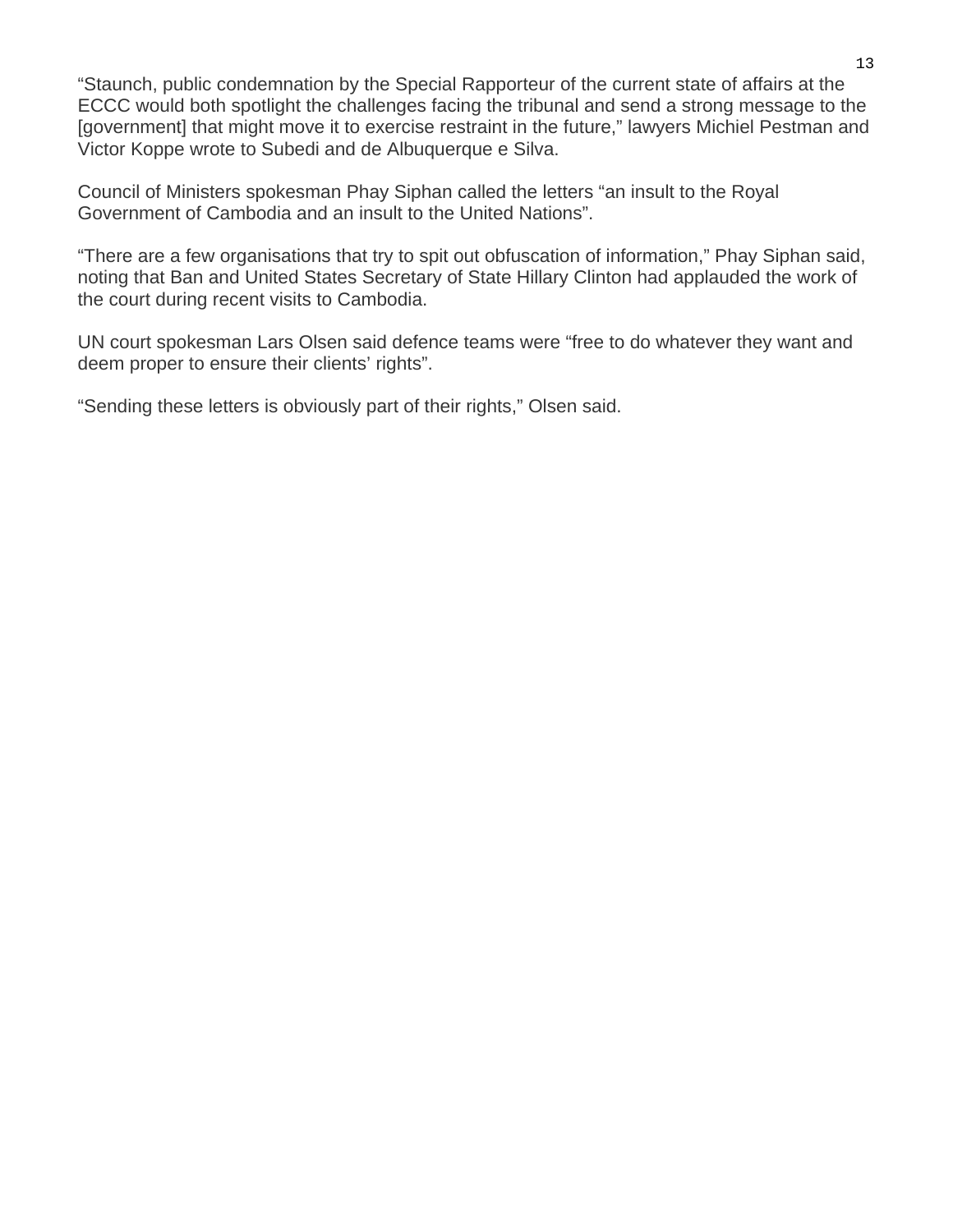## **Rights group in Kenya warns that former minister trying to derail Int'l Criminal Court probe**

NAIROBI, Kenya — A government-funded human rights group in Kenya says a former government minister may be trying to derail the International Criminal Court's investigation into Kenya's postelection violence.

The Kenya National Commission on Human Rights said Friday that William Ruto should be investigated for allegedly persuading three people in a witness protection program to recant statements they made against him.

The rights group said in a 2008 report that Ruto was involved in the 2007-2008 violence that killed more than 1,000 people.

Ruto claims the group bribed witnesses to implicate him. Ruto visited the ICC in the Netherlands last week in an attempt clear his name.

The ICC is expected to issue indictments in the coming weeks.

Copyright © 2010 The Canadian Press. All rights reserved.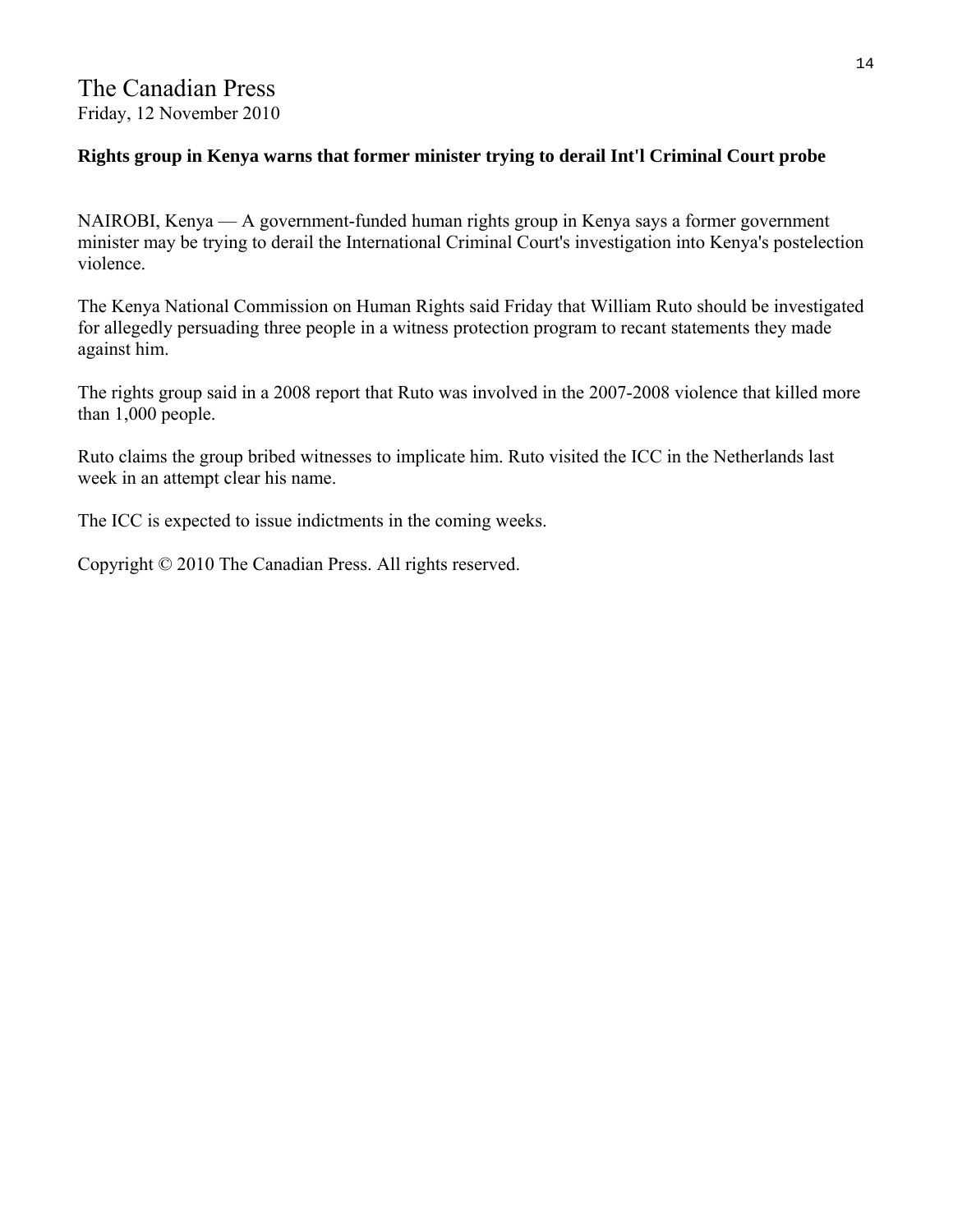OpedNews Friday, 12 November 2010 opednews.com

### **International Criminal Court still faces major challenges in fighting impunity**

#### By Ivar Scheers

In an interview with TIME in 2007, Juan Méndez, director of the International Center for Transitional Justice, mentioned that the next few years would tell whether the ICC was going to be a success or failure. He thereby referred to the objectives the International Criminal Court (ICC) in The Hague, The Netherlands had to fulfil in the years to come. "If the prosecutor ends up only producing two or three trials and has 20 outstanding warrants, the appetite for international criminal justice will fade away completely." In a nutshell, Méndez summed up the tremendous task the ICC and its current prosecutor Luis Moreno-Ocampo were facing. And they still are.

In 2002 the constitutional Rome Statute of the Court - signed four years earlier at a diplomatic conference in the Italian capital - entered into force, thereby establishing the first permanent international constitution with the capability of prosecuting those individuals that committed the most heinous crimes against humanity. The ICC issued its first arrest warrants in 2006 and began its first-ever trial in 2009, in which former Congolese rebel leader Thomas Lubanga is accused of conscripting and enlisting children for participation in combat. That same year it issued its first arrest warrant for a sitting head of state, charging Sudanese president Omar Al-Bashir with war crimes, crimes against humanity and genocide. In 2010 the management oversight and legislative body of the Court, the Assembly of States Parties (ASP) convened the first Review Conference of the Court, reviewing the work and progress of the Court so far, as well as the implementation of its Statute, decisions and recommendations in the domestic jurisdictions of the signatory states.

### **Lubanga-case**

The President of the ASP, Christian Wenaweser from Liechtenstein, stated recently that the world could expect the first ICC-judgment in March 2011, thereby referring to the case of the Prosecutor vs. Mr. Lubanga. A conclusion of this case would be a relief for the court, as the trial has mainly been marked by the tumultuous relationship between the prosecutors and judges and commenced only in 2009 after a twoyear delay due to evidence disputes. Subsequently the first witness summoned by the prosecutors retracted his testimony and in July 2010 the judges ordered to stay the proceedings and thereafter the release of Mr. Lubanga two decisions against which the prosecutors successfully appealed. On 9 October 2010 the Appeals Chamber of the Court ruled the trial should be continued. Given the struggling progress of the trial, Mr. Wenaweser's statement that a judgment in the case can be expected around March 2011 evokes some question marks. This doubt is boosted by that fact that the Lubanga Defense has mentioned that evidence disclosure problems may delay the trial again in the upcoming future.

### **Challenges**

The complications the Court faced so far in the case against Mr. Lubanga indicate that the relatively young institution still faces numeral challenges in its development process. The first years of the Court's work largely revolved around the interpretation of its constitutional and material legal texts. Building partly on the work of other courts, such as the International Criminal Tribunal for the former Yugoslavia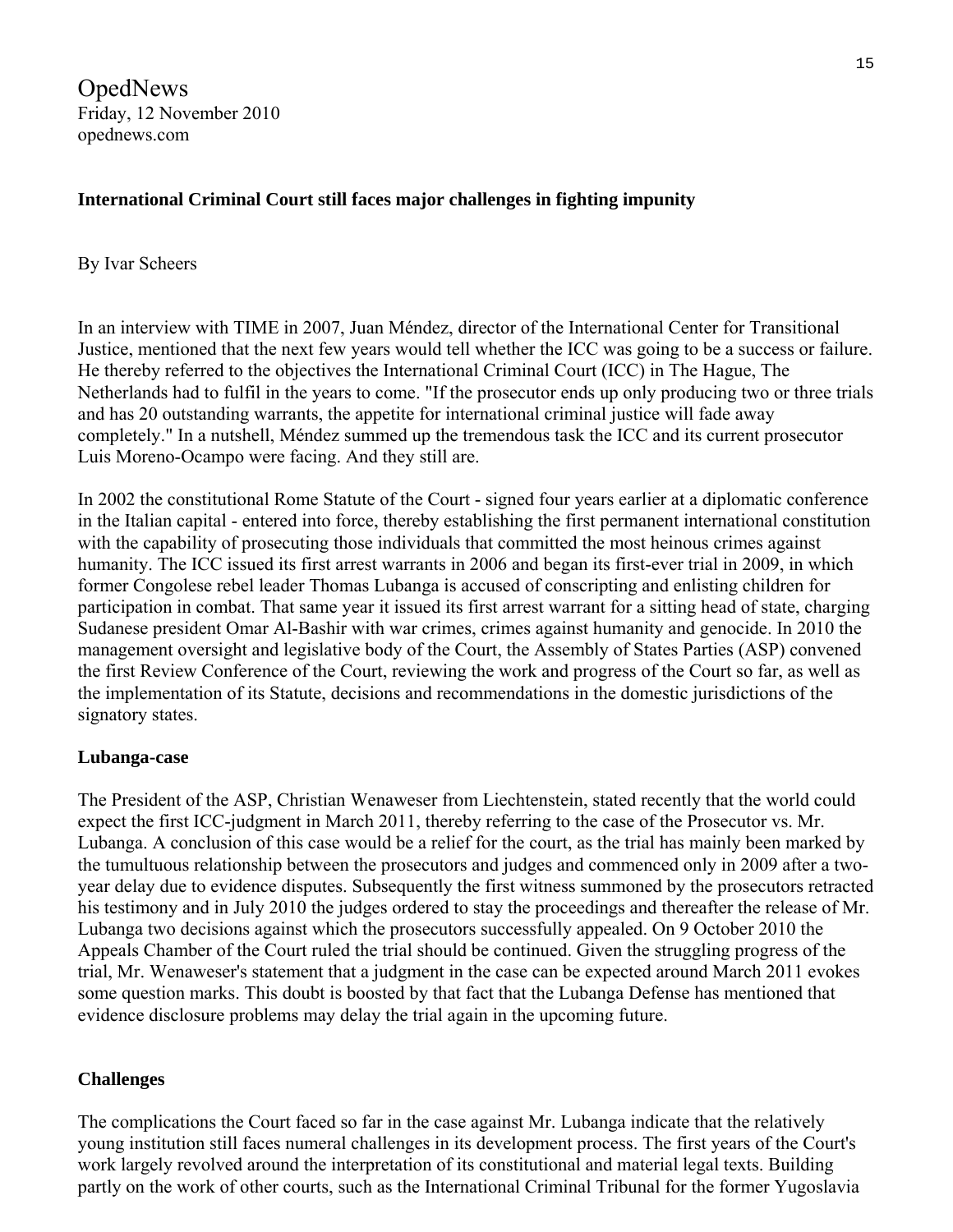and the International Criminal Tribunal for Rwanda, the ICC has managed to take international criminal law to a broader and more developed stage. So far, the Court has indicted fourteen suspects of which seven remain fugitive; two are believed to have died; four are in custody and one appeared before the Court on a voluntary basis. The ICC booked considerable success in the first decade of its existence, but much work remains to be done.

Firstly, the number of prosecutions started and effectively completed by the Court will be essential in the assessment of the Court's capabilities, as well as the image the world outside acquires of it. The prosecutorial strategy the Office of the Prosecutor presented in 2009 mentioned that over the next three years at least one new trial should commence. As Méndez stated it is doubtful whether such a low-profile approach will have the desired effect the ICC needs on the international community. The recognition for the Court will not only depend upon the effective completion of the cases it starts, but also the number of proceedings running. Quality counts, but so does quantity. Especially states considering joining the Court might eventually be reluctant to do so if the entire budget of the Court is spend on a handful of cases.

Secondly, the different backgrounds of the Court's lawyers and judges address the challenges it faces in merging different legal systems from different cultures in its own proceedings, while also the participation of victims in the proceedings of the Court - the ICC is the first international court offering this possibility - remains its difficulties in implementation, something of which the retraction of the testimony by the first witness presented by the prosecutors in the Lubanga-case an example.

The opposition of the US, Russia and China against the Court remains what is perhaps the weakest spot of the Court's overall practical and constitutional structure. All three countries are permanent members of the UN Security Council and have the ability to strengthen the Court tremendously through both their political and financial power. The United States signed the Rome Statute during President Bill Clinton's last days in office but his successor George Bush refused to ratify the treaty and nullified the American signature. In 2002, the American Congress even adopted the American Service-member Protection Act, providing the president with the possibility "to use all means necessary and appropriate to bring about the release of any person who is being detained or imprisoned by, on behalf of, or at the request of the International Criminal Court."

Nevertheless, with the current administration in the US a slight change in approach towards the ICC is noticeable. The Obama-administration is reconsidering the aforementioned act and during the last annually Assembly of States Parties of the Court, in November 2009, the government sent its first-ever delegation since the establishment of the Court in 1998 - participating in the Assembly as an observer. But where the American opposition against the ICC can be explained by the generally scrutinizing view of the US government towards international treaties, the opposition of Russia and China is perhaps more profound as it is likely to result from the fear the prosecutor might open investigations in what they consider to be national interest, such as the situations in Chechnya and Nepal.

### **Future**

Mr. Moreno-Ocampo stated that the ICC could be considered a success once it is not necessary anymore to start prosecutions, thereby referring to the primary duty for states parties to initiate prosecutions against those individuals that are alleged to have committed crimes that fall within the jurisdiction of the ICC. The Court must therefore not be considered an institution that can perish human rights violations from the face of the earth, for this remains primarily the duty of states themselves. By acting in complementarity with the standards of the Rome Statute, the case law and recommendations of the Court states can work together towards a more unified system of international criminal law, thereby slowly but decisively tightening the leash around the perpetrators of the crimes enshrined in the Statute. What the Court can do however, is prosecuting and punishing those that bear the greatest responsibility for the most heinous crimes against humanity, in case national jurisdictions are unwilling or unable to do so. In this process, the Court and the states parties have to bear in mind that solely arrest warrants will not saturate those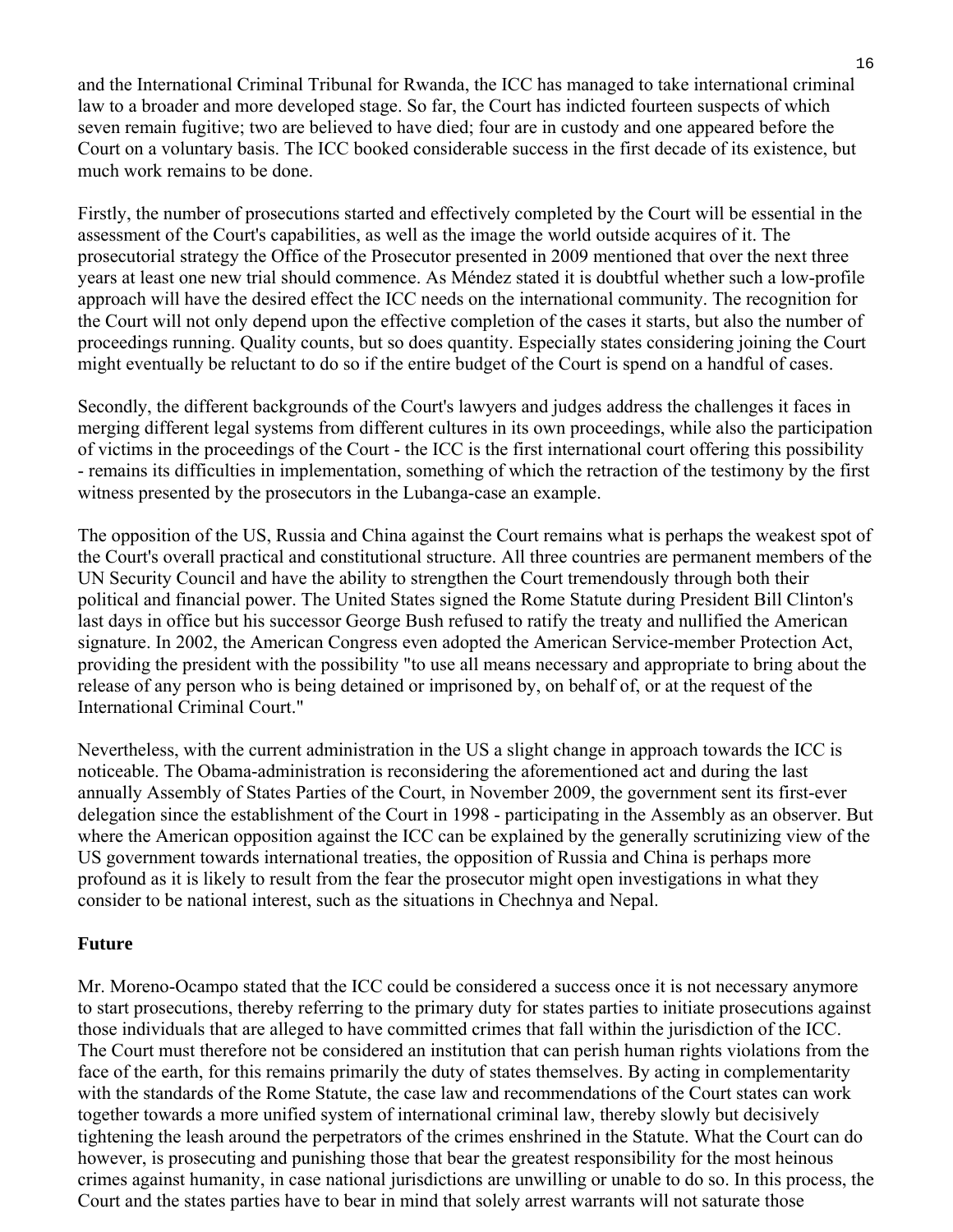demanding justice and a lack of results will affect the prestige of the Court in the international community.

Eventually, expected judgment in the Lubanga-case offers an opportunity which is as urgent as it is important in taking another step towards the realization of that what Mr. Moreno-Ocampo would consider to be a successful ICC: a world without impunity for the perpetrators of most heinous crimes. But while developing the ICC further we should not forget that the ICC is not the panacea for gross human rights violations, but rather the antidote.

The ICC is currently investigating in five countries, all located on the African continent. In Uganda, the Democratic Republic of the Congo, the Central African Republic and Sudan the Prosecutor has issued arrest warrants for individuals that allegedly committed crimes over which the Court has jurisdiction. In Kenya the Court has recently opened an investigation examining the possibilities of charging individuals for crimes against humanity.

▪ Uganda: In 2003 the government of Uganda referred the situation concerning the rebel group Lord's Resistance Army to the ICC, subsequently to which the Court issued arrest warrants for several rebel leaders, whom remain at large so far.

▪ Democratic Republic of the Congo (DRC): In 2004 the government of the DRC referred the situation of all crimes within the Court's jurisdiction committed since its establishment to the Prosecutor. In 2006 the Prosecutor issued the first arrest warrants and in 2009 the trial of former rebel leader Thomas Lubanga commenced. Two other suspects have been surrendered to the Court by the DRC government.

• Central African Republic (CAR): In 2007 the Prosecutor opened investigations in the fighting between government and rebel forces from 2002 to 2003. A former vice-president of the DRC, Jean-Pierre Bemba, has been charged by the ICC for his involvement in the civil war in the CAR.

▪ Sudan: After the UN Security Council referred the situation in Darfur to the ICC, the Prosecutor indicted several members of the Sudanese government, of which the indictment of President Omar al-Bashir in July 2008 was the most high profile. Since Sudan is no party to the Rome Statute, refuses to cooperate with the Court, and Mr. al-Bashir is usually not travelling to counties where he might be arrested, the ICC has not been able so far to successfully detain any of the indicted persons.

▪ Kenya: On 31 March 2010 the Prosecutor was authorized to open investigation in crimes against humanity committed in the civil disorder in Kenya between 2005 and 2009.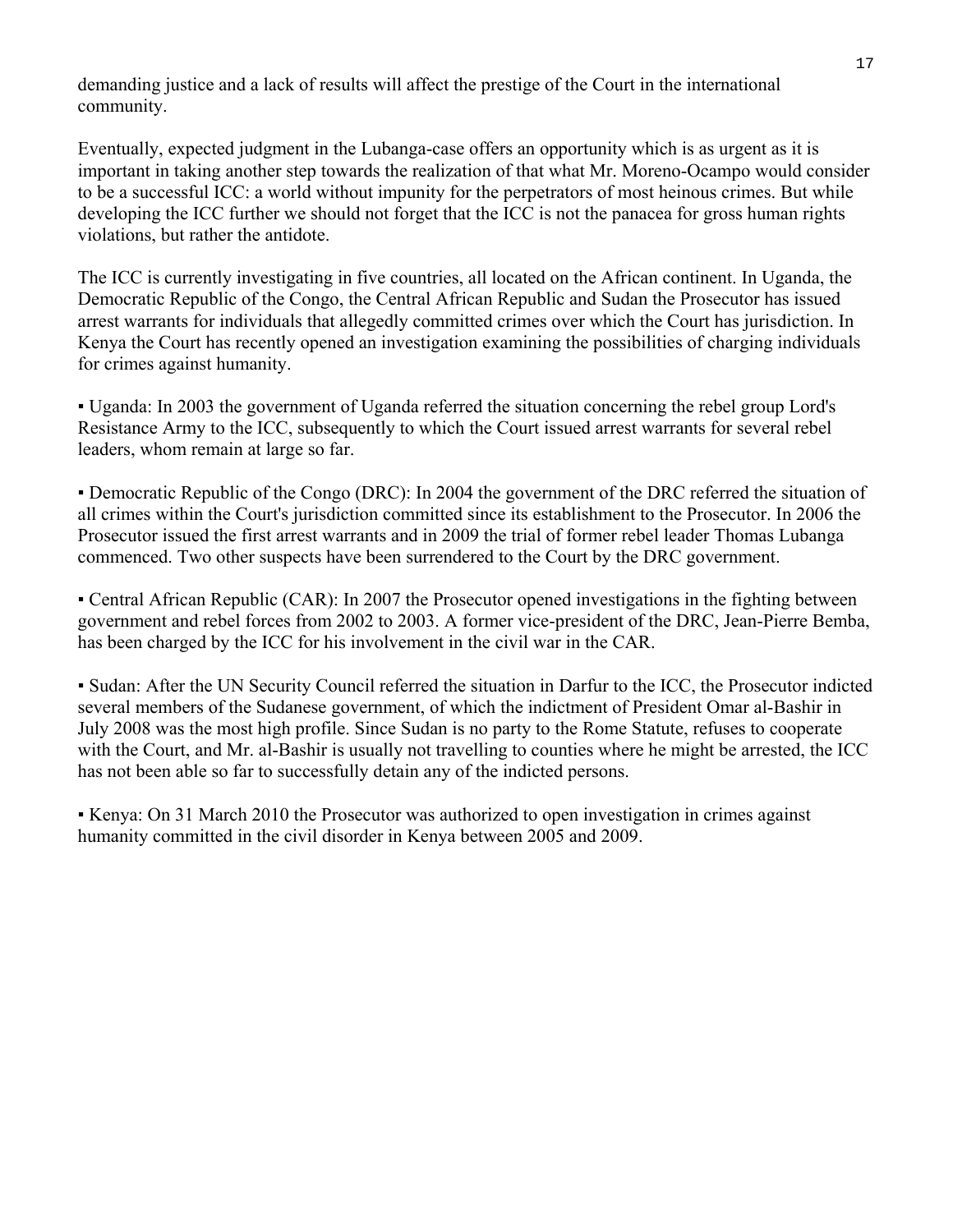# Lubanga Trial Website (The Hague) Wednesday, 10 November 2010

### **Congo-Kinshasa: Intermediary Questioned About Payments from the ICC**

Wairagala Wakabi

An intermediary of prosecution investigators was today questioned by defense lawyers representing war crimes accused Thomas Lubanga about the various payments he received from the International Criminal Court (ICC).

Defense lawyer Marc Desalliers asked 'intermediary 316', who was continuing his testimony that started on Monday, to explain various payment vouchers that were presented in court.

He asked the intermediary whether he received a salary before November 2005, when he got a contract from the court. The intermediary responded that he was only reimbursed for his expenses while doing work for investigators of the Office of The Prosecutor (OTP).

"During the informal stage of your dealings with the OTP between the month of April 2005 and beginning of your contract in November 2005, did you receive any salary?" Mr. Desalliers asked again.

"I would say no, there was no salary," the witness replied. "There was reimbursement for expenses incurred. However, as things developed the OTP paid for my needs in terms of salary because I had to give enough time to working in the field."

He said before he got a contract with the ICC's prosecution office, his payment was based on the number of days he worked.

The intermediary clarified that although there were payment vouchers before he got the contract, which indicated that he had a salary, in fact he only got a daily subsistence allowance for the days he worked.

Mr. Desalliers then showed the intermediary a September 25, 2005 receipt for reimbursement of 880 USD in subsistence allowance and an 11 day salary of 490 USD. According to the defense attorney, this receipt showed that the intermediary was receiving a salary besides the subsistence allowances.

In response, the intermediary responded that this was to cater for his expenses when he traveled for duty to neighboring Uganda. "I had to pay for hotel, meals, and other costs," stated the intermediary, reiterating that he was not paid a salary at the time.

Testifying with voice and face distortion, the intermediary gave most of his evidence in closed session. Presiding Judge Adrian Fulford said it was necessary for the intermediary to give most of his testimony in closed session because his evidence would have revealed his identity. "A transcript of this mornings hearing with suitable reductions will be published in due course," said the judge.

A prosecution witness told court that this intermediary gave him money and then coached him to lie in his testimony that he had been a child soldier with the Union of Congolese Patriots (UPC), the group that prosecutors allege was led by Mr. Lubanga.

The prosecution witness also claimed the intermediary told him to falsely claim to prosecution investigators that he knew children who were conscripted into the UPC, that he saw trainees get killed by